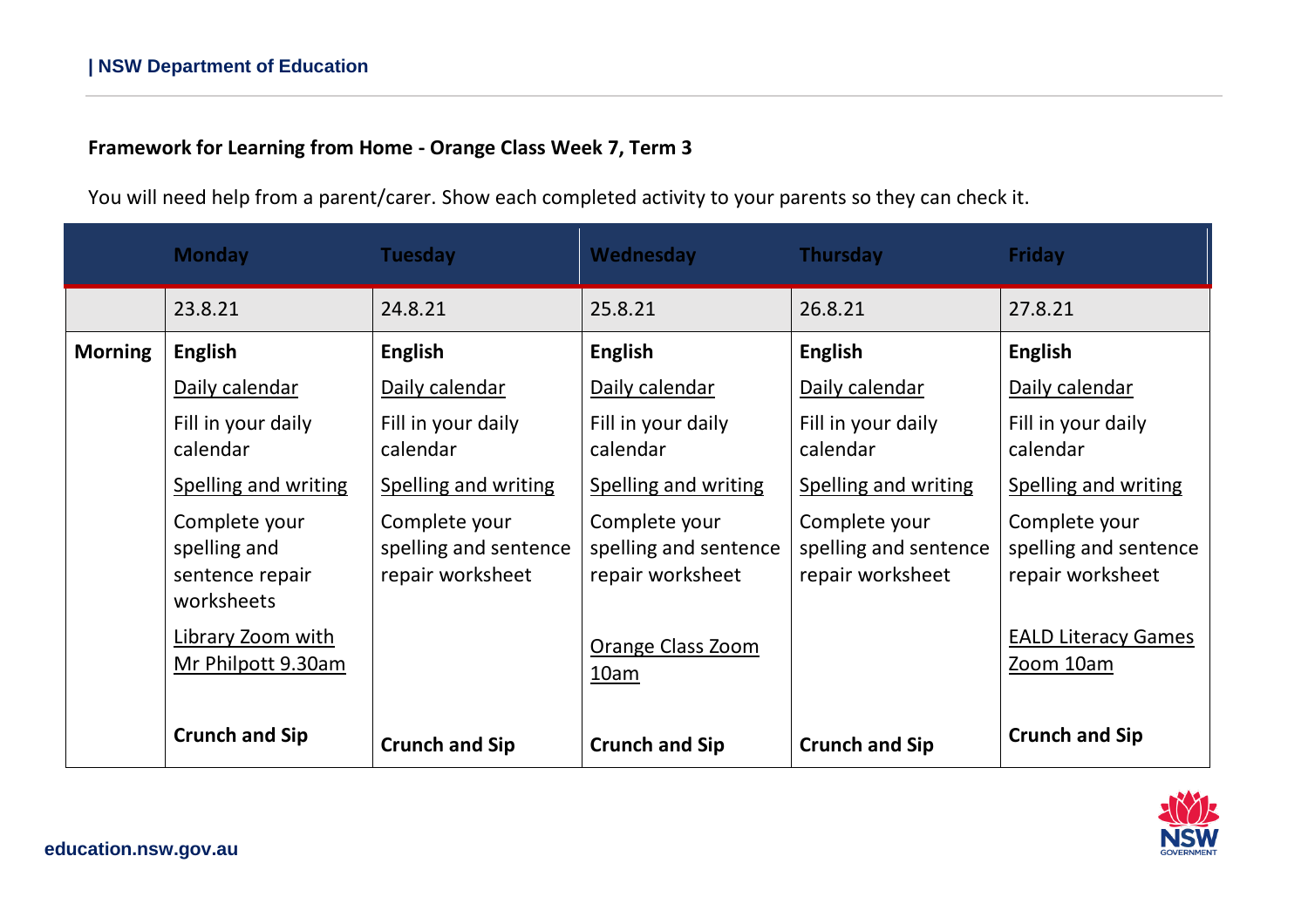| <b>Monday</b>           | <b>Tuesday</b>          | Wednesday               | <b>Thursday</b>         | <b>Friday</b>           |
|-------------------------|-------------------------|-------------------------|-------------------------|-------------------------|
| <b>Reading Activity</b> | <b>Reading Activity</b> | <b>Reading Activity</b> | <b>Reading Activity</b> | <b>Reading Activity</b> |
| Read a home reader      | Read a home reader      | Read a home reader      | Read a home reader      | Read a home reader      |
| online and complete     | online and complete     | online and complete     | online and complete     | online and complete     |
| the interactive         | the interactive         | the interactive         | the interactive         | the interactive         |
| comprehension quiz:     | comprehension quiz:     | comprehension quiz:     | comprehension quiz:     | comprehension quiz:     |
| 1. Logo on to In2era    | 1. Logo on to In2era    | 1. Logo on to In2era    | 1. Logo on to In2era    | 1. Logo on to In2era    |
| www.in2era.com.au       | www.in2era.com.au       | www.in2era.com.au       | www.in2era.com.au       | www.in2era.com.au       |
| Username: hurstville    | Username: hurstville    | Username: hurstville    | Username: hurstville    | Username: hurstville    |
| Password: hurstville    | Password: hurstville    | Password: hurstville    | Password: hurstville    | Password: hurstville    |
| 2. Click on the         | 2. Click on the         | 2. Click on the         | 2. Click on the         | 2. Click on the         |
| 'WINGS Readalong'       | 'WINGS Readalong'       | 'WINGS Readalong'       | 'WINGS Readalong'       | 'WINGS Readalong'       |
| icon at the top, then   | icon at the top, then   | icon at the top, then   | icon at the top, then   | icon at the top, then   |
| select your reading     | select your reading     | select your reading     | select your reading     | select your reading     |
| level                   | level                   | level                   | level                   | level                   |
| 3. Select a book to     | 3. Select a book to     | 3. Select a book to     | 3. Select a book to     | 3. Select a book to     |
| read or press the       | read or press the       | read or press the       | read or press the       | read or press the       |
| audio button to have    | audio button to have    | audio button to have    | audio button to have    | audio button to have    |
| the book read to you    | the book read to you    | the book read to you    | the book read to you    | the book read to you    |
| 4. Complete the         | 4. Complete the         | 4. Complete the         | 4. Complete the         | 4. Complete the         |
| interactive quiz        | interactive quiz        | interactive quiz        | interactive quiz        | interactive quiz        |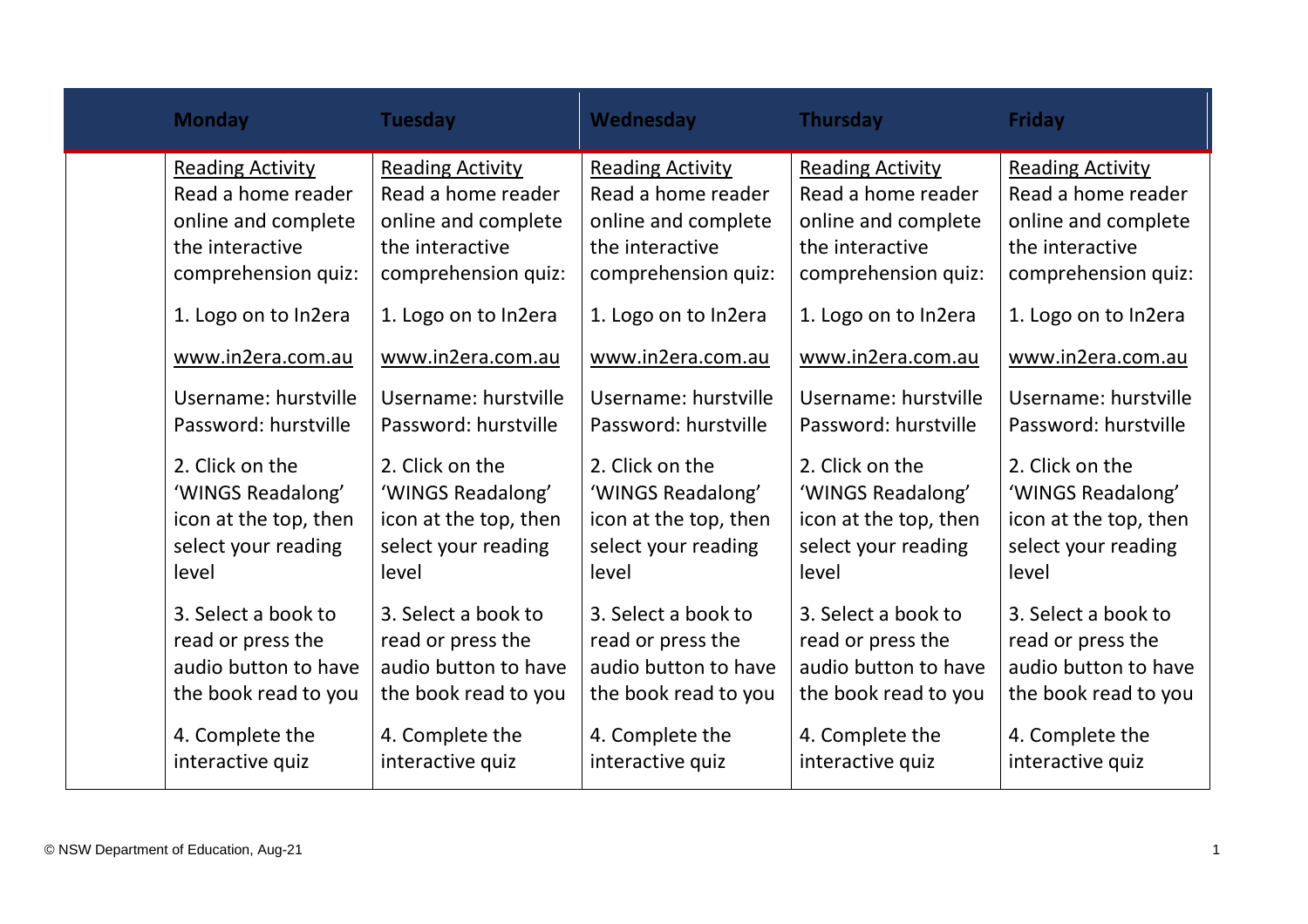|                          | <b>Monday</b>                                                                                                                                                                     | <b>Tuesday</b>                                                                                                                                                                                                                                                                                        | Wednesday                                                                                                        | Thursday                                                                                                                                                                                                                                                                                                                    | Friday                                                                                                                                                                                                                                                                                                                                                                          |
|--------------------------|-----------------------------------------------------------------------------------------------------------------------------------------------------------------------------------|-------------------------------------------------------------------------------------------------------------------------------------------------------------------------------------------------------------------------------------------------------------------------------------------------------|------------------------------------------------------------------------------------------------------------------|-----------------------------------------------------------------------------------------------------------------------------------------------------------------------------------------------------------------------------------------------------------------------------------------------------------------------------|---------------------------------------------------------------------------------------------------------------------------------------------------------------------------------------------------------------------------------------------------------------------------------------------------------------------------------------------------------------------------------|
| <b>Break</b><br>and Play | 30 minutes                                                                                                                                                                        | 30 minutes                                                                                                                                                                                                                                                                                            | 30 minutes                                                                                                       | 30 minutes                                                                                                                                                                                                                                                                                                                  | 30 minutes                                                                                                                                                                                                                                                                                                                                                                      |
| <b>Middle</b>            | <b>Physical Activity</b><br>P.E. Joe Workout 1<br>https://www.youtub<br>e.com/watch?v=d3LP<br>rhI0v-w<br><b>Mathematics</b><br>Complete two maths<br>worksheets (in your<br>pack) | <b>Physical Activity</b><br>Click on the link<br>below and follow the<br>Zumba dancing.<br>I like to move it<br>https://www.youtub<br>e.com/watch?v=ymig<br>Wt5TOV8<br><b>Minions</b><br>https://youtu.be/FP0<br>wgVhUC9w<br><b>Mathematics</b><br>Complete two maths<br>worksheets (in your<br>pack) | <b>WELLBEING</b><br><b>AFTERNOON</b><br>Have the afternoon<br>off to do something<br>fun with a family<br>member | <b>Physical Activity</b><br>Click on the link<br>below and follow the<br>Just Dance routine.<br><b>YMCA</b><br>https://www.youtub<br>e.com/watch?v=YCD<br>CwuGcEmA<br><b>Happy</b><br>https://www.youtub<br>e.com/watch?v=G74<br><u>o 43 RQ</u><br><b>Mathematics</b><br>Complete two maths<br>worksheets (in your<br>pack) | <b>Support Unit Zoom</b><br>12 <sub>pm</sub><br><b>Physical Activity</b><br>Click on the link<br>below and follow the<br>Go Noodle routine.<br>https://youtu.be/dNL<br>6RwymoNg<br>Macarena<br>https://www.youtub<br>e.com/watch?v=SWH<br>S4HsgnUk<br><b>Mathematics</b><br>Play a game of Race<br>to 50 (in your pack)<br>with a family<br>member. Grab a<br>counter. Start at |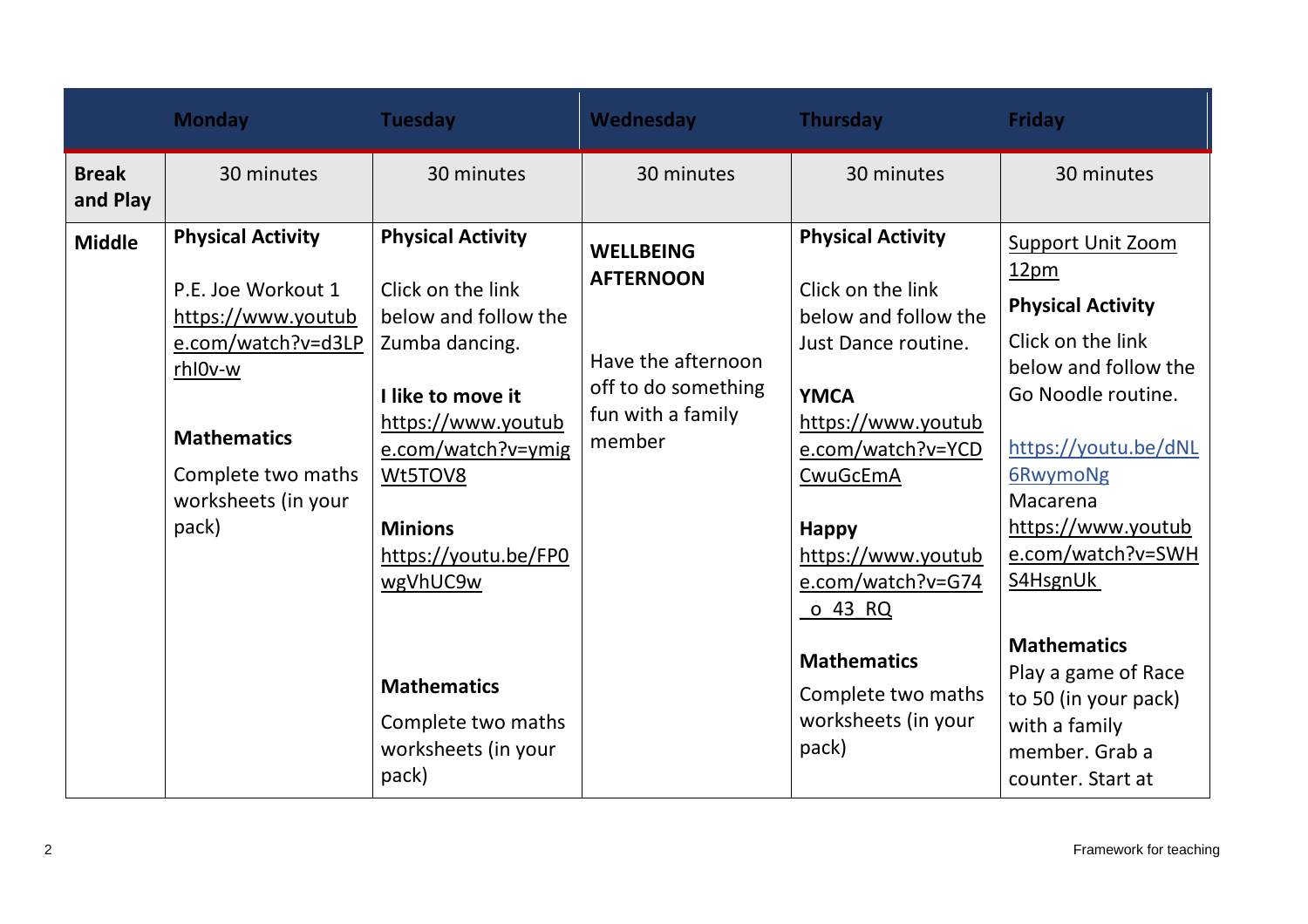|                          | <b>Monday</b>                                                                                                           | <b>Tuesday</b>                                                                                                                                        | Wednesday                                                                                                        | <b>Thursday</b>                                                                                                                      | <b>Friday</b>                                                                                                                                                                                                                      |
|--------------------------|-------------------------------------------------------------------------------------------------------------------------|-------------------------------------------------------------------------------------------------------------------------------------------------------|------------------------------------------------------------------------------------------------------------------|--------------------------------------------------------------------------------------------------------------------------------------|------------------------------------------------------------------------------------------------------------------------------------------------------------------------------------------------------------------------------------|
|                          |                                                                                                                         |                                                                                                                                                       |                                                                                                                  |                                                                                                                                      | number 1, roll a dice<br>and move that<br>amount of spaces<br>forward. See who<br>reaches 50 first!<br>Don't forget to post a<br>photo on Seesaw of<br>you playing the<br>game. Let me know<br>who you played with<br>and who won! |
| <b>Break</b><br>and play | One Hour                                                                                                                | One Hour                                                                                                                                              | One Hour                                                                                                         | One Hour                                                                                                                             | One Hour                                                                                                                                                                                                                           |
| <b>Afternoo</b><br>n     | <b>Integrated Unit</b><br><b>Olympics</b><br>We are looking at<br>different countries<br>and sports at the<br>Olympics. | <b>Handwriting Fine</b><br><b>Motor Skills</b><br>Complete a page in<br>your handwriting<br>book (included in<br>your pack)<br>Post a picture of your | <b>WELLBEING</b><br><b>AFTERNOON</b><br>Have the afternoon<br>off to do something<br>fun with a family<br>member | <b>PDHPE</b><br>Complete the<br>Dangers in the<br>Bathroom and<br>Dangers in the Living<br>Room worksheets<br>Post a picture of your | <b>CAPA</b><br>Complete the step-<br>by-step instructions<br>of how to draw a<br>sunflower (in your<br>pack). It's super fun<br>and easy.                                                                                          |
|                          | Watch the Fiji                                                                                                          |                                                                                                                                                       |                                                                                                                  |                                                                                                                                      |                                                                                                                                                                                                                                    |